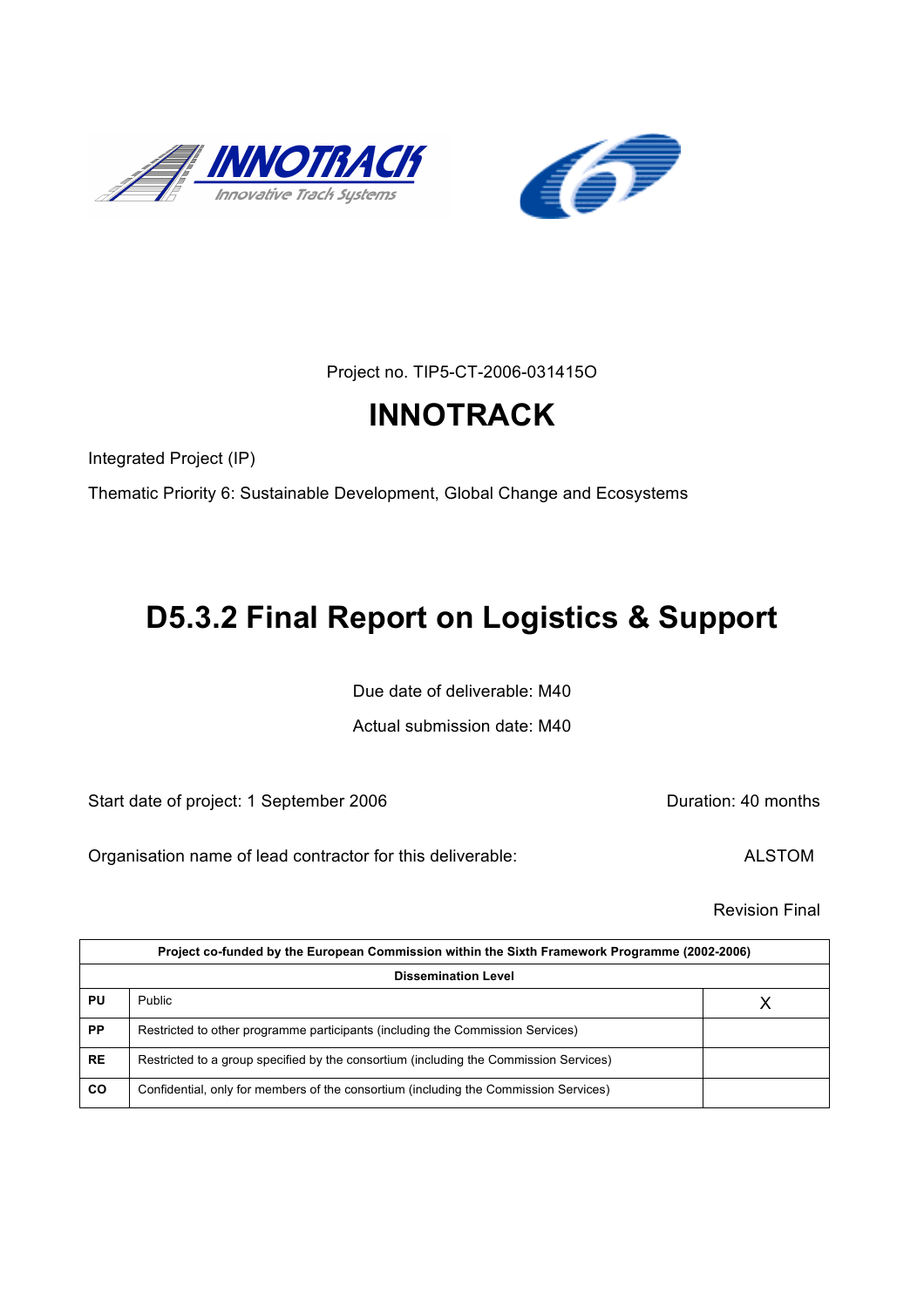## **Table of Contents**

| 3.2.2 Superstructure innovations : steel-concrete-steel trackform  12 |  |
|-----------------------------------------------------------------------|--|
|                                                                       |  |
|                                                                       |  |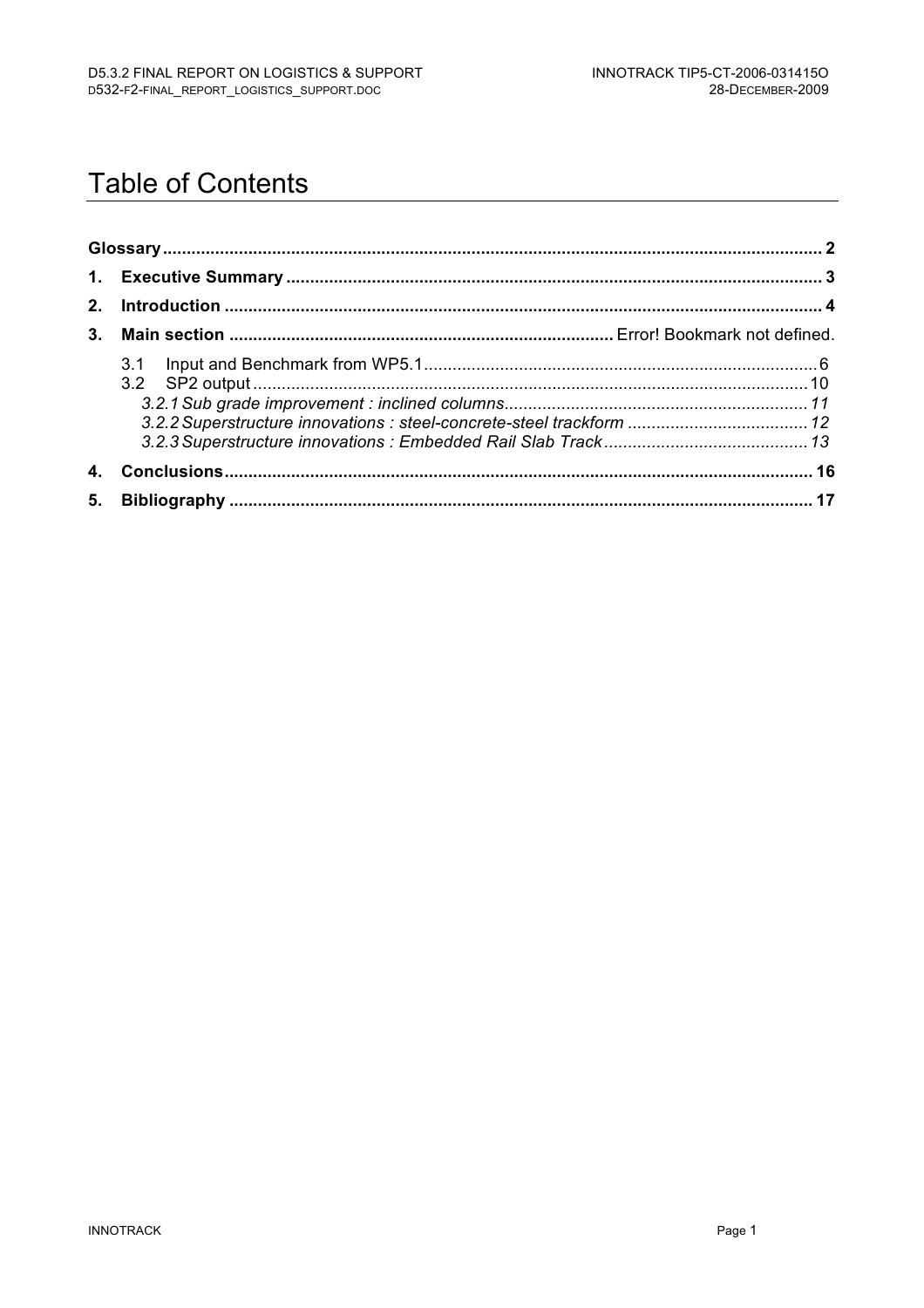### **Glossary**

- IM Infrastructure Manager
- LCC Life Cycle Cost
- SP Sub Project
- WP Work Package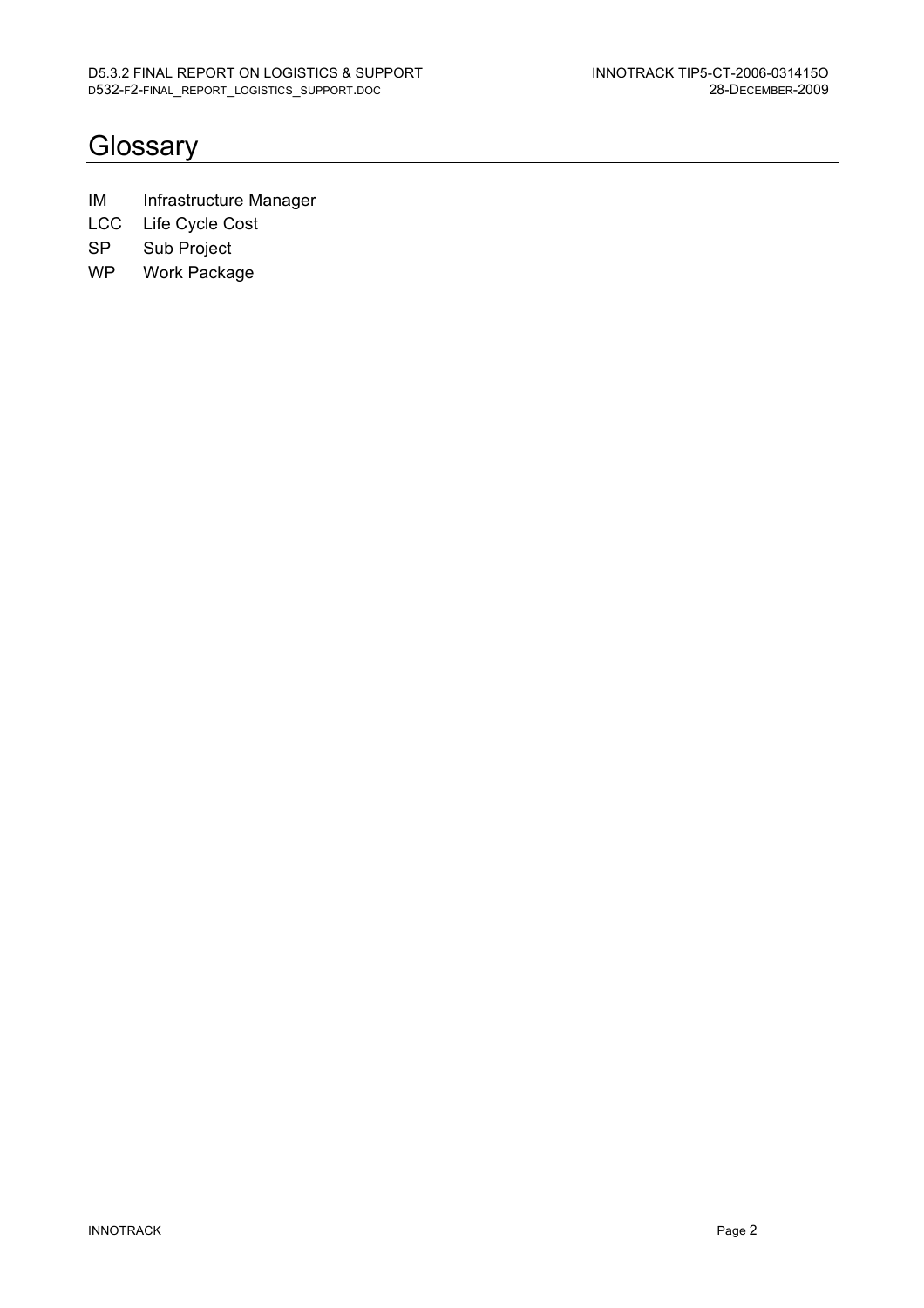### 1. Executive Summary

The present deliverable is the final report on the logistics of track support structure considering developments derived in subproject SP2 –"Substructure" of INNOTRACK.

It can to be seen as an attempt to put SP2 output in the context of the relation between Infrastructure Managers and Contractors.

The analysis developed is based on one hand on the output of work package WP5.1 and on the other hand on the output of SP2.

The work achieved in WP5.1 has showed that the logistic aspects have to be considered in the development of innovative solutions especially when LCC arguments are taken into account. The research in WP5.1 have identified seven areas which are critical to success, and these are: Market strategy; Long-term funding, Planning and contracting; Work programming; Project management and logistics; Contracting strategies; Rules and regulations; Plant.

They are mostly linked to management issues, but some of them may have also a direct technical repercussion which effects could be influence worksites. These are: Work programming; Project management and logistics; Rules and regulations; Plant.

In the present analysis, only these latter have been kept, along with a benchmark of logistics constraints.

With these elements in hands, the logistics views on SP2 new products can be established. In other words, the conclusions and recommendations of WP5.1 provide a reading grid, which is helpful for the current analysis of the logistic aspects.

SP2 has carried out many investigation and innovative developments on the assessment, monitoring and reinforcement of track sub-grade as well as on the evaluation and test of superstructure innovations.

The implementation of the innovative solutions developed by SP2 will involve some logistics and possibly new processes, which may bring about changes compared to the current way of working. For example new equipment or tools, which are not commonly used at the moment on trackwork sites may be required. Planning of the work and possession may have to be more anticipated, traffic disruption is not required or no speed restriction are necessary at handover to operation, etc.

The proposed study will be limited to some selected output of SP2 related to:

- sub-grade improvement by inclined Lime/Cement columns from trackside
- new ballast-less trackform consisting of embedded slab track developed by Balfour Beatty, and of Corus steel–slab track.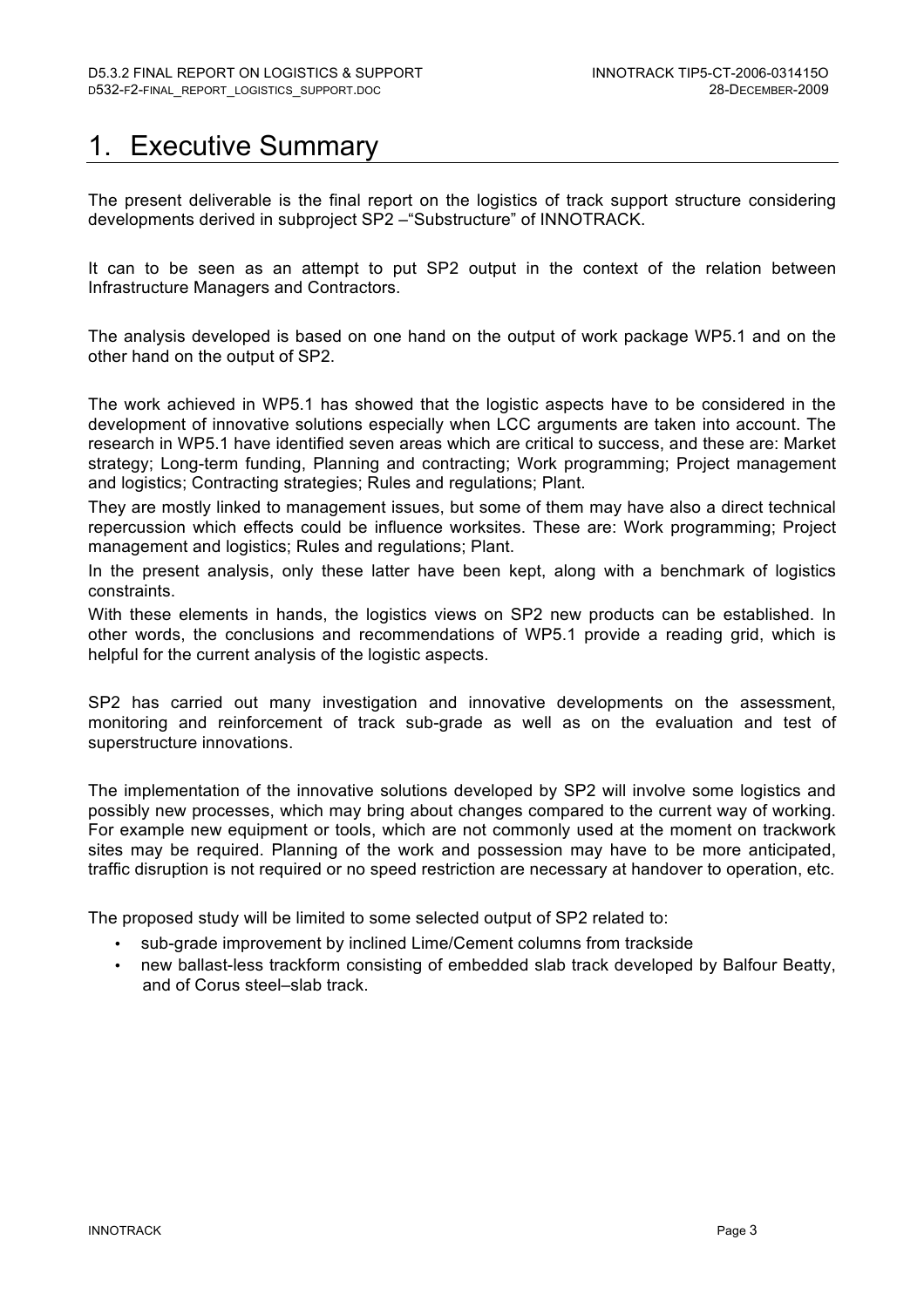## 2. Introduction

Following the review of existing methods and the analysis of the relation between Infrastructure Managers and Contractors, which was achieved during the development of the WP5.1, the current WP5.3 study could be presented as an application of WP5.1 results and conclusions to the logistic of SP2 output. Alternatively it could be presented as a logistics assessment of SP2 output analysed through the grid of the results and conclusions of WP5.1.

WP5.1 was aiming at identifying best practices and making proposals for promoting good management and logistic practices in track maintenance and renewal work. The development of the work, implemented through interviews and analysis, demonstrated that there is large potential for savings through the improvement of the overall process of track maintenance and renewal. Figures of savings between 10 to 30 % were set forth.

These figures are matching the INNOTRACK overall objective of 30% reduction in LCC and are showing that logistics aspects have to be considered in the development of innovative solutions. The other side of the coin is that a 30% gain in LCC provided by a technical solution could be wasted through bad logistics solutions.

It is thus vital to carry out a logistics assessment of the SP2 output. Those elements of WP5.1 with immediate application on site have to be first identified and then crossed with the logistics requirement of the SP2 innovations.

As an example, either Infrastructure Managers or Contractors, predominantly requested a better track possession policy, a better planning enabling for example the implementation of high output methods, the industrialisation of processes, common rules & regulations, and an optimised utilisation of the fleet.

- Elements of conclusions and recommendations from WP5.1 that can have a direct application for the development of WP5.3 are detailed below:
	- Contracting strategies of infrastructure managers e.g. long term planning, dependability, economies of scope and scale, output orientation (innovation, LCC-aspects), terms of employment/build-up and continuity of skills
	- Track possession policy: vast potential for process-innovation to make better use of operational windows
	- Industrial engineering of processes and worksites (good-practice knowledge) management)
	- Rules and regulations, particularly in safety and logistics (worksite protection and material supply) have a massive impact on productivity and LCC.
	- Fleet utilisation for heavy equipment is often too low. This results in the fleet size of some very expensive machinery to often be far above real needs. The consequence is a high capital cost and an immediate consequence for initial direct costs of track maintenance and renewal. However, this situation is sometimes justified by few and short disposal times on high-density lines.
- Infrastructure Managers identified the following constraints affecting logistics:
	- Fluctuating levels of funding from governments, adversely affecting the ability to plan long-term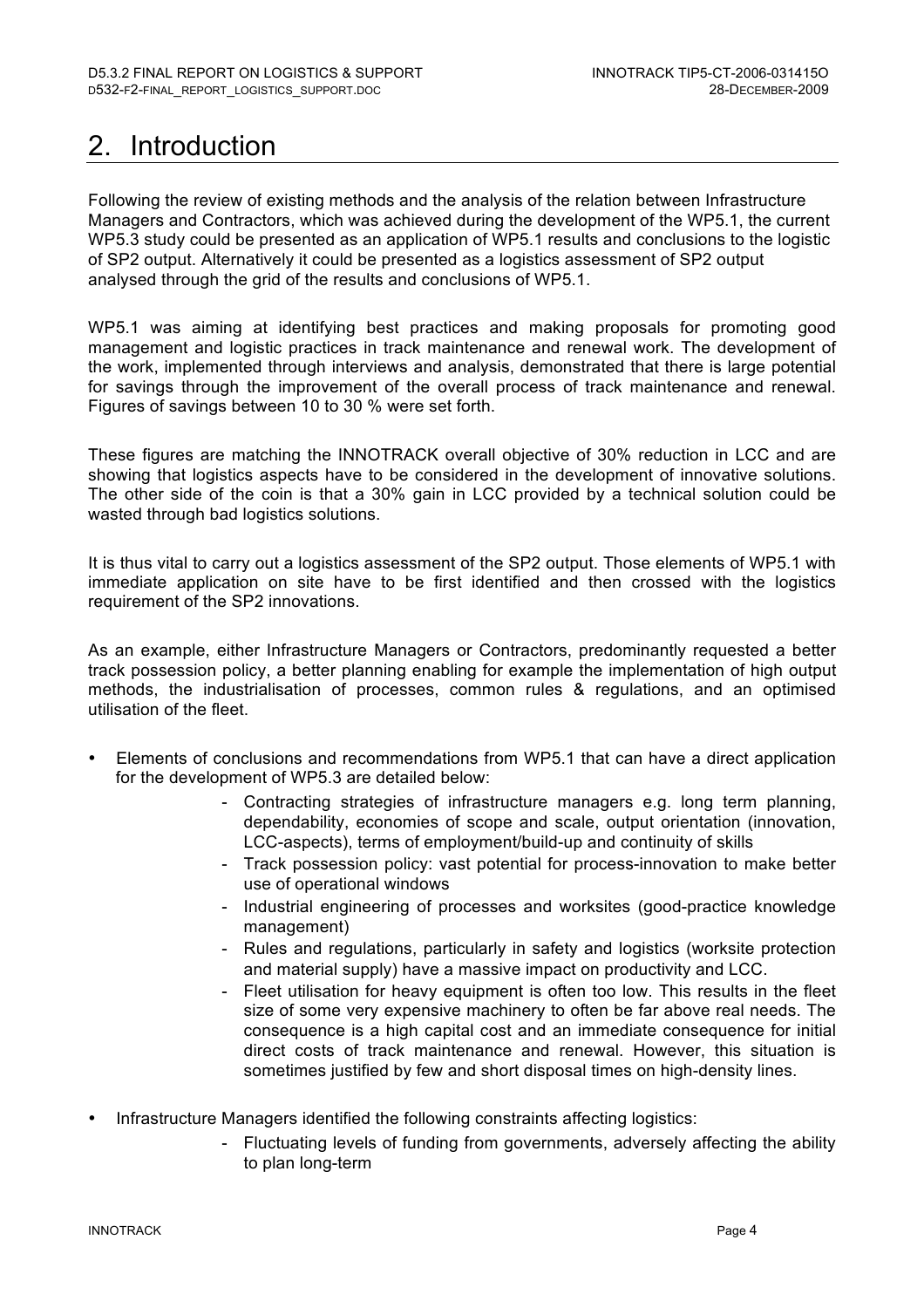- The loss of skilled staff through retirement and a shortage of suitable new people willing to come to the industry
- The variability of track condition resulting in relatively small and inefficient packages of work unsuitable for high-output methods of working
- A limited number of component suppliers resulting in resource shortages and poor competition

The output of SP2 that have been considered for the current study concern:

- sub-grade improvement by implementing inclined Lime/Cement columns from trackside
- new ballast less trackform consisting of embedded slab track developed by Balfour Beatty, and of Corus steel slab track.

The study should be seen as an attempt to put SP2 output in the context of the relation between Infrastructure Managers and Contractors.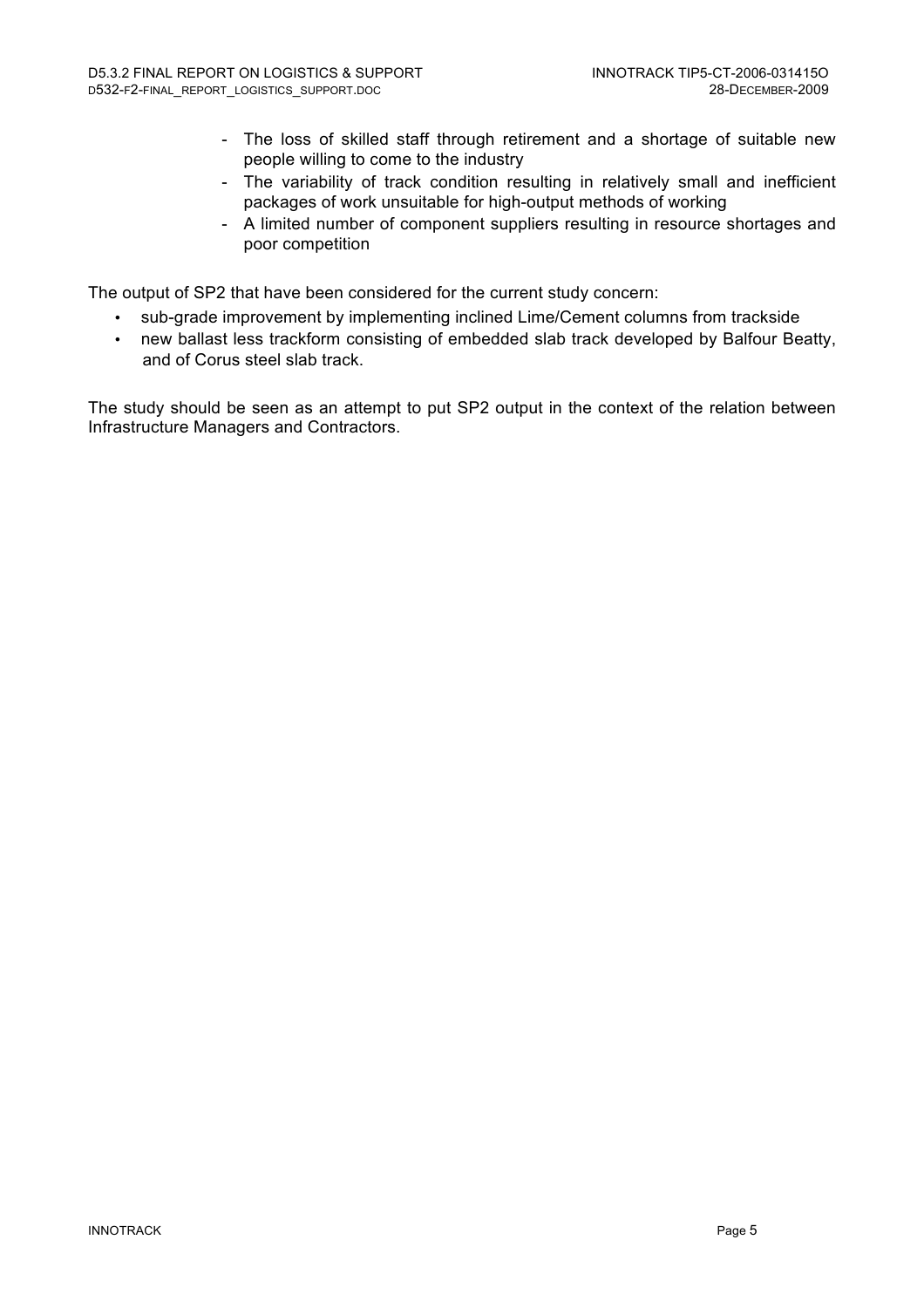### 3. Logistics analysis

### 3.1 Input and Benchmark from WP5.1

Different approaches have been followed to encompass the existing methods that have been developed throughout Europe: on one hand face-to-face interviews were carried out and on the other hand an online questionnaire was filled in.

Two aims of these investigations were: primarily to collect quantitative data with the help of questionnaires and interviews and secondly to collect qualitative information during face-to-face interviews. Quantitative information collection was about procedures relating to: rail; sleepers; ballast; switches and crossings; machinery; and maintenance and renewal planning.

Two deliverables summarise the studies:

- D5.1.5 "Final Report on Existing States-of-the-Art for Construction, Maintenance and Renewal Activities and Assessment of Logistic Constraints"
- D5.1.6 "Final Report on conduct of interfaces between contractors and infrastructure managers"

The logistics & support analyses in this report will be guided by these two reference documents.

From the conclusions and recommendations of WP5.1, two ways forward have emerged:

- one is focusing on the management and strategic level. It was taken over by the Infrastructure managers, members of EIM and CER and EFRTC contractors which are the most suited bodies to carry out this work;
- the second approach is focusing on the technical level and is developed inside INNOTRACK.

Figure 1 below shows the split of the work between the management and technical levels. This report deals with the technical level.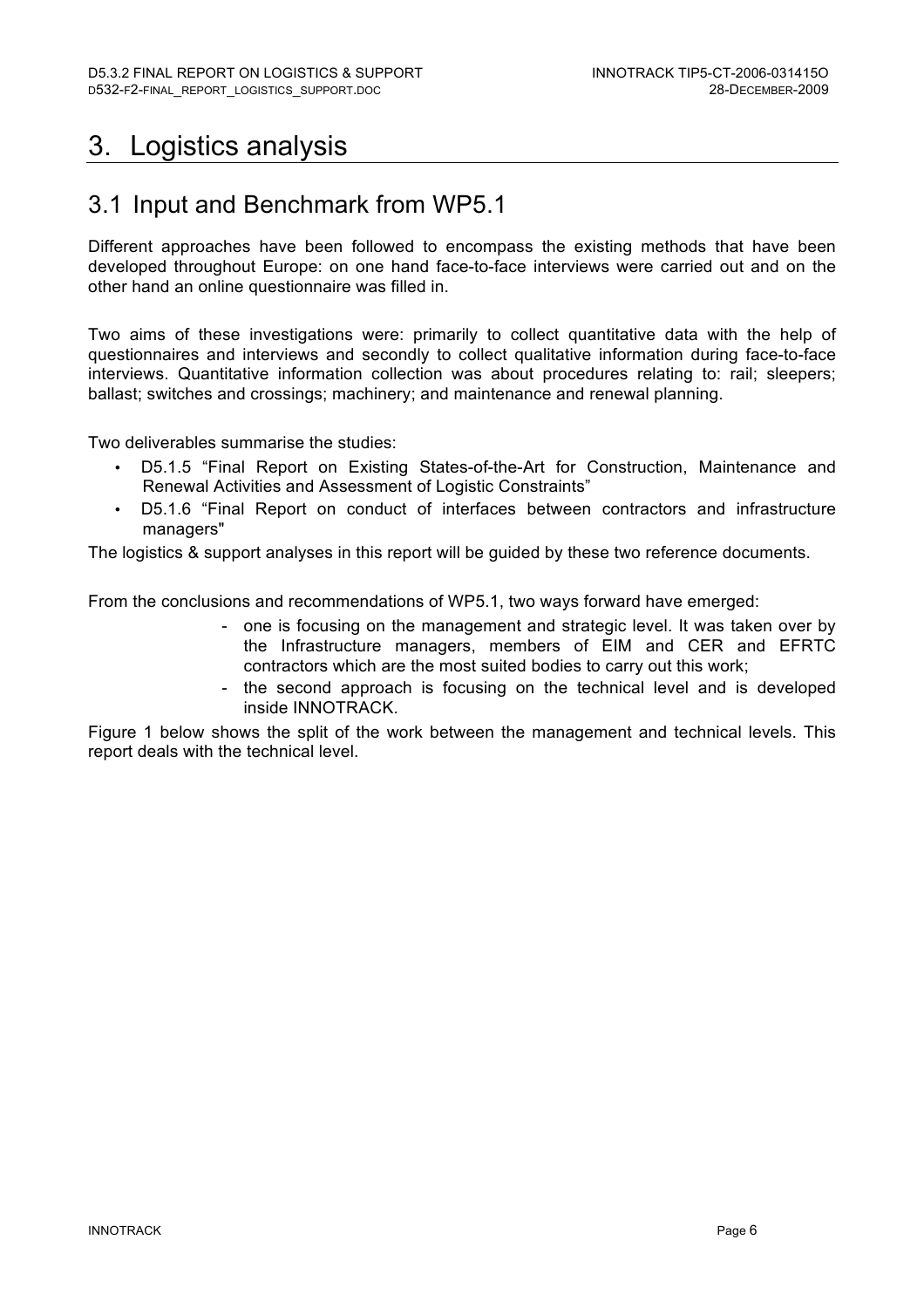

*Figure 1: Split of logistics priorities between technical and management levels*

Further, D5.1.6 has classified the key findings of WP5.1 pertaining to the conduct of interface between Infrastructure Managers and contractors into seven clusters detailed below:

- *A Market strategy*
- *B Long-term funding, planning and contracting*
- *C Work programming*
- *D Project management and logistics*
- *E Contracting strategies*
- *F Rules and regulations*
- *G Plant*

Among these areas those that have a direct application on logistics at a worksite level include:

- Work programming
- Project management and logistics
- Rules and regulations
- Plant

These areas thus have a direct application to the logistics of support.

#### Work programming

From a logistics point of view the fundamental building blocks for good economics of resource deployment with a substantial impact on unit cost are: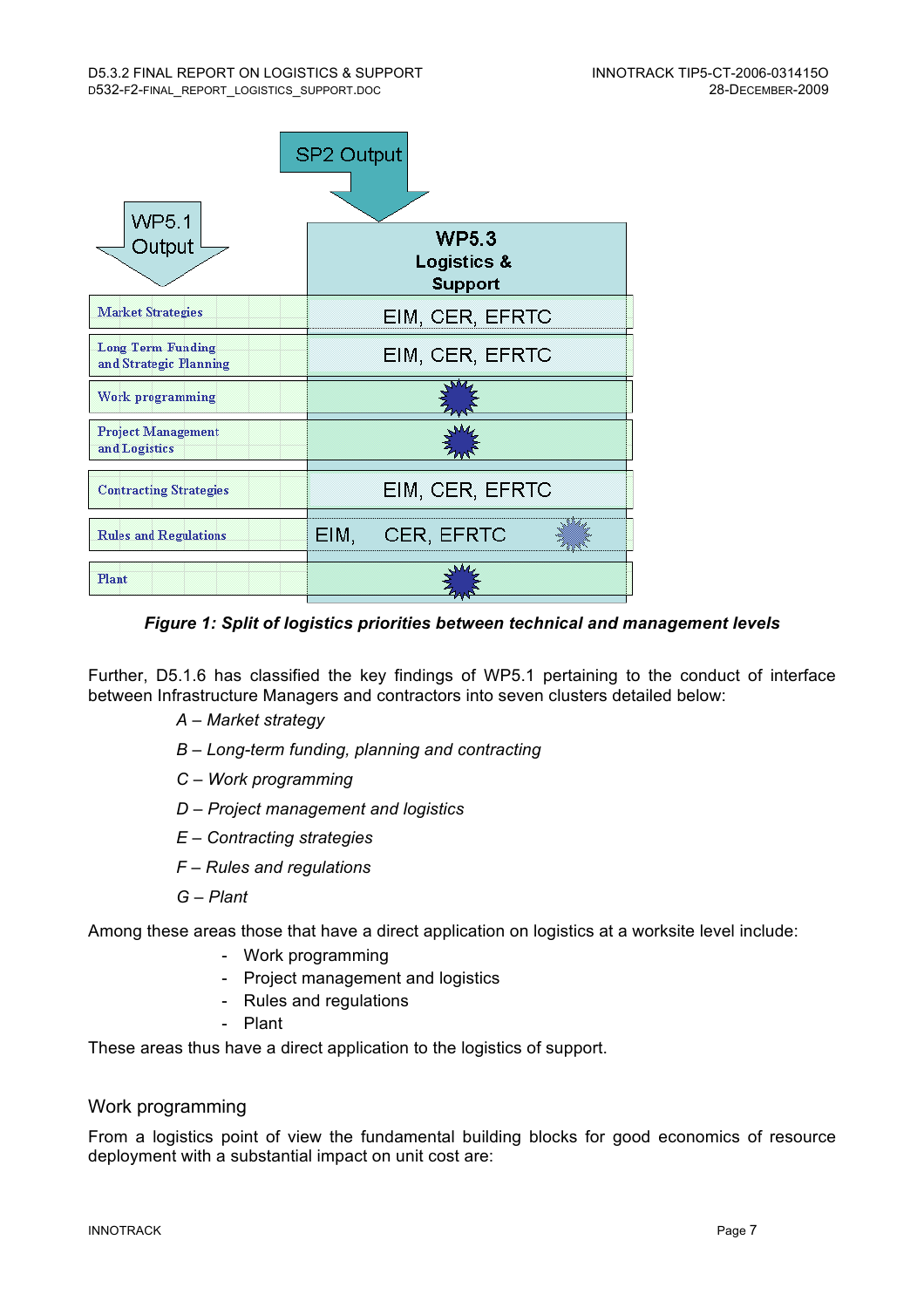- o plant and staff deployment during track possessions
- $\circ$  well programmed project pipeline and sequencing of plant and staff deployment (logistics from work-site to work-site)
- o minimum disturbance strategies and procedures for assessing the overall costs of the intervention into the track

Work Programming to ensure the proper planning and programming is at the heart of all efficiency of contractors works and should include:

- o consistent sequencing of all work over time and geographically
- $\circ$  coordination of activities, bundling
- o a "clockwork" approach to worksite logistics and work execution (mutual programme management)
- o a well programmed pipeline of major projects leading to such a "clockwork" approach to worksite logistics and work execution
- $\circ$  avoiding large programme changes resulting in increase of costs both for supply-side and regarding the execution of work
- o careful attention to all details in the planning process and work programming

The infrastructure managers' approach in this regard is a key to create a cost efficient framework, for the execution of works by contractors primarily by

- o mid-term planning and work programming
- o consistent sequencing of work
- o logistics and execution dependability
- $\circ$  an even distribution of workload over the year

#### Project management and logistics

Multiple interfaces on site between IM, and the IM's suppliers and contractors introduce cost and undermine responsibility to deliver efficiency. Maintenance and renewal works are often carried out by various parties (e.g. staff of the infrastructure manager for worksite protection, contractor's staff for work execution). This increases the number of the interfaces and the effort required for coordinating the work (elimination of synergies, process perturbations, etc.). There is also often a great variability in working time per possession – output can be improved by step change both in processes and technology. Substantial gains can be made (double digit %) if good-practice at the supply-interface is ensured.

Due to the fragmentation of work without clearly defined responsibilities for project management, the contractors cannot sufficiently influence the overall efficiency of the project. Moreover, they often have to take the risk for delay in the execution of the work and thus cost due to the disturbances in the logistics, which are beyond their potential intervention. It is therefore vital that project management is clearly defined and assured by a body/person authorised by client and agreed with contractor. The logistic process also has to be carefully designed in the overall programming of the work jointly with contractors at a very early stage. All changes in project management and logistics have to be agreed with contractors and risk properly allocated.

#### Rules and regulation

The differing rules and regulations are a key barrier to entry into national markets. This includes border issues: "it takes months sometimes to transfer equipment to another country". It also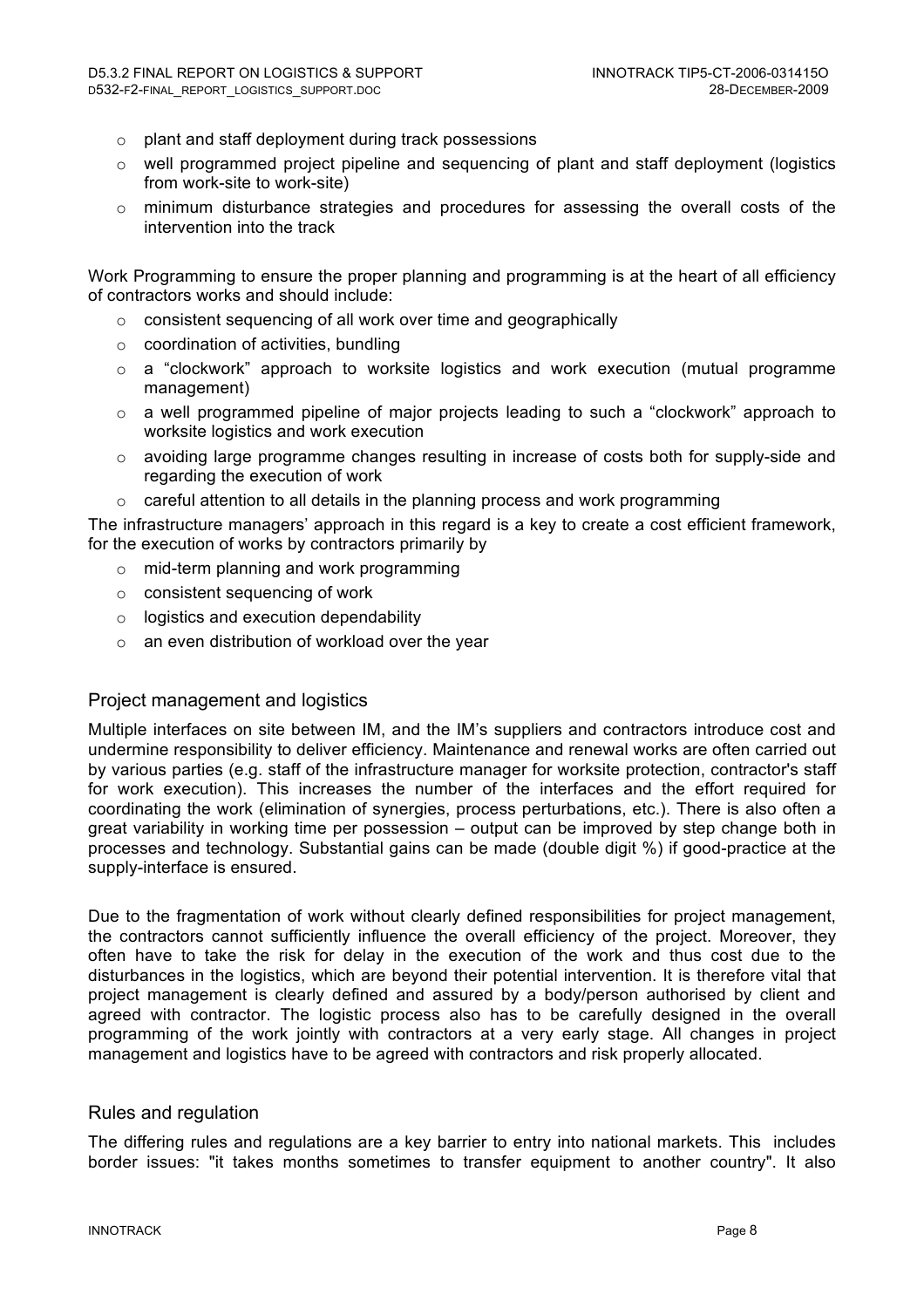concerns cross-country acceptance of certifications for machinery (technical and process) and for innovations. Such an acceptance would enhance competition and ensure that efficiency gains are rolled-out more easily. In general, a more open market would result in lower prices, more efficient sizing of capacity and better utilisation.

Sometimes very rigid rules for worksite protection and logistics can have a very substantial impact on productivity and costs. They can be also onerous in proportion to benefits. So there is a need for harmonisation based on good practices. This includes a certification process that encourages innovation rather than obstructing it

#### Plant

The cost for moving equipment (logistics) is often very high; it consumes considerable time, often as a consequence of improper planning Coordination between infrastructure managers and contractors in purchasing and specifications of heavy equipment is essential for "avoidance of over-sized, over-specified fleets".

Plant utilisation (e.g. measured by productive shifts per year) varies between less than 50% in some countries and up to 90% in others

#### Benchmark of logistics constraints

From the quantitative inquiry reported in D5.1.5, it is interesting to notice the benchmark of logistics constraints identified by the Infrastructure Managers (abstract of D5.1.5 hereafter).

Infrastructure Managers identified the following constraints affecting logistics:

- Fluctuating levels of funding from governments, adversely affecting the ability to plan longterm
- The loss of skilled staff through retirement and a shortage of suitable new people willing to come into the industry
- The variability of track condition resulting in relatively small and inefficient packages of work unsuitable for high-output methods of working
- A limited number of component suppliers resulting in resource shortages and poor competition

The input and benchmark that can be drawn from WP5.1 as presented above constitutes a helpful reading grid that will be the basis for the analysis of the logistic aspects and for the taking account of suggested ways of improvement.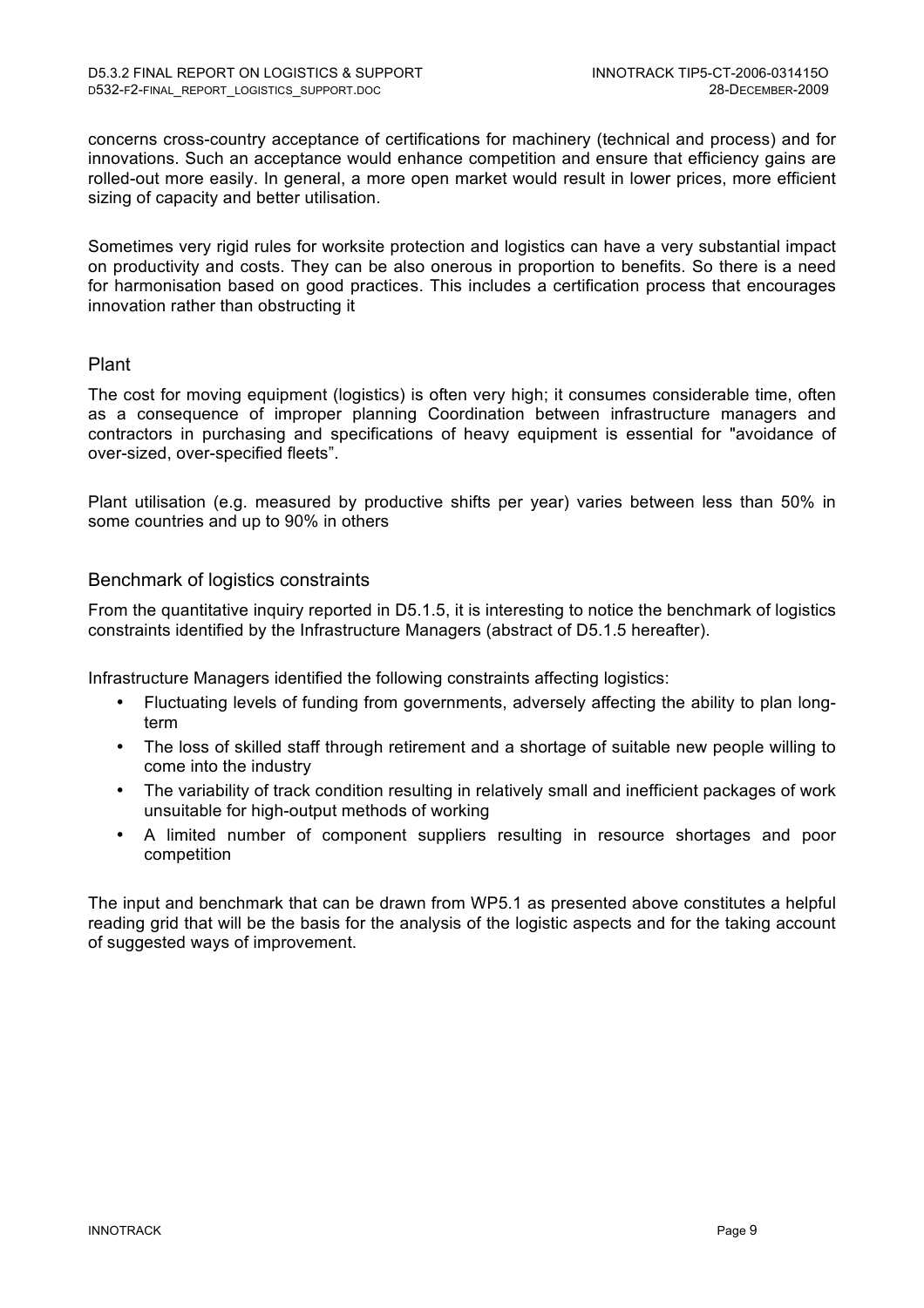### 3.2 Output from SP2 "Substructure"

SP2 has carried out many investigation and innovative developments on the assessment, monitoring and reinforcement of track sub-grade as well as evaluation and test of superstructure innovations.

The implementation of the innovative solutions developed by SP2 will involve some logistics and possibly new processes, which may bring about changes compared to the current way of working. For example new equipment or tools, which are not commonly used at the moment on trackwork sites, may be required. Planning of the work and possession may have to improve, etc.

Below, each "critical-to-success" area identified in section 3.1 will be considered and checked towards the logistics demands introduced by the SP2 innovations. A reference for comparison will be defined.

In this section logistics related to sub-grade improvements using inclined columns and related to superstructure improvements will be the analysed. This covers track work activities from the construction of a new track to maintenance and renewal.

The analysis will be developed following the framework below:

#### **Field of implementation and reference**

Is the solution applicable to maintenance, renewal or new track construction. Reference to the traditional technique the innovation is aiming at replacing.

#### **Work programming**

Plant and staff deployment during track possessions.

Sequencing of work over time and geographically.

Coordination of activities: interfaces with other activities.

Logistics and execution dependability.

In case of maintenance or renewal: is traffic disruption, re-routing or other measure required .

#### **Project management and logistics**

Interfaces with other parties on site.

Possession and access to the track:

- worksite area required by the innovative solution, time from reception of worksite until handing-over for operation including preparation of worksite, convey of equipment & tools, etc.
- does the solution requires rail or road access (large or small; reinforced or not), which make not applicable in some configurations;

#### **Rules and regulation**

Are the equipment & tools used able to overcome borders hindrance?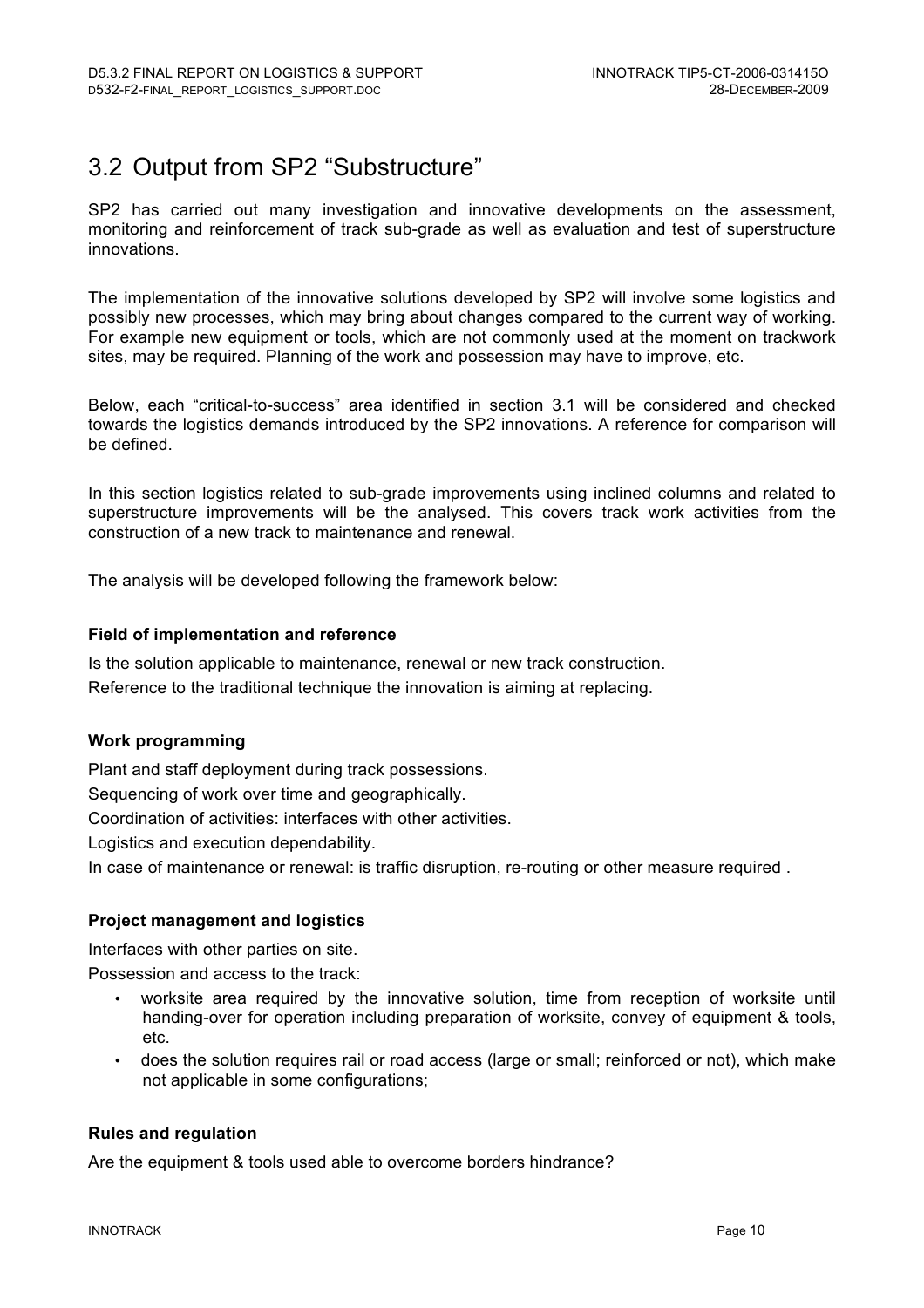Is there any certification required.

#### **Plant**

Description of equipment & tools required :

- does the innovative solution requires heavy or light equipment,
- with high or low output rate

#### **Taking account of the logistics constraints**

Does the installation of the innovative solution require skilled labour or not. Are the track conditions suitable for high-output methods of working? Does it require new components? How is the supply situation?

### 3.2.1 Sub grade improvement: inclined columns

#### Field of implementation and reference

This solution is essentially applicable to the maintenance of ballasted track when the reinforcement of the sub grade is required to avoid significant settlements. It is suitable when the track is laid on soft soils.

It is to be compared with a more classical solution, which would consist in removing the track, reinforcing the sub grade and reinstall the track.

#### Work programming

#### **Plant and staff deployment during track possessions:**

- A special machine for injection of lime/cement columns has to be brought on site with associated staff to operate it.

#### **Coordination of activities: interfaces with others:**

- No specific interface with other activities.

#### **Logistics and execution dependability:**

Site has to be prepared for columns injection i.e. removal of stones if they are present.

#### **Traffic:**

- Work can be done without traffic interruption.

#### Project management and logistics

#### **Possession and access to the track**

- The worksite area is of a limited length: it is a punctual site, at the moment not foreseen to be implemented lengthwise over larger distances.
- Preparation of the worksite: stones have to be removed.
- Access to the track: access from side, which is able to support the load and dimension of heavy equipment.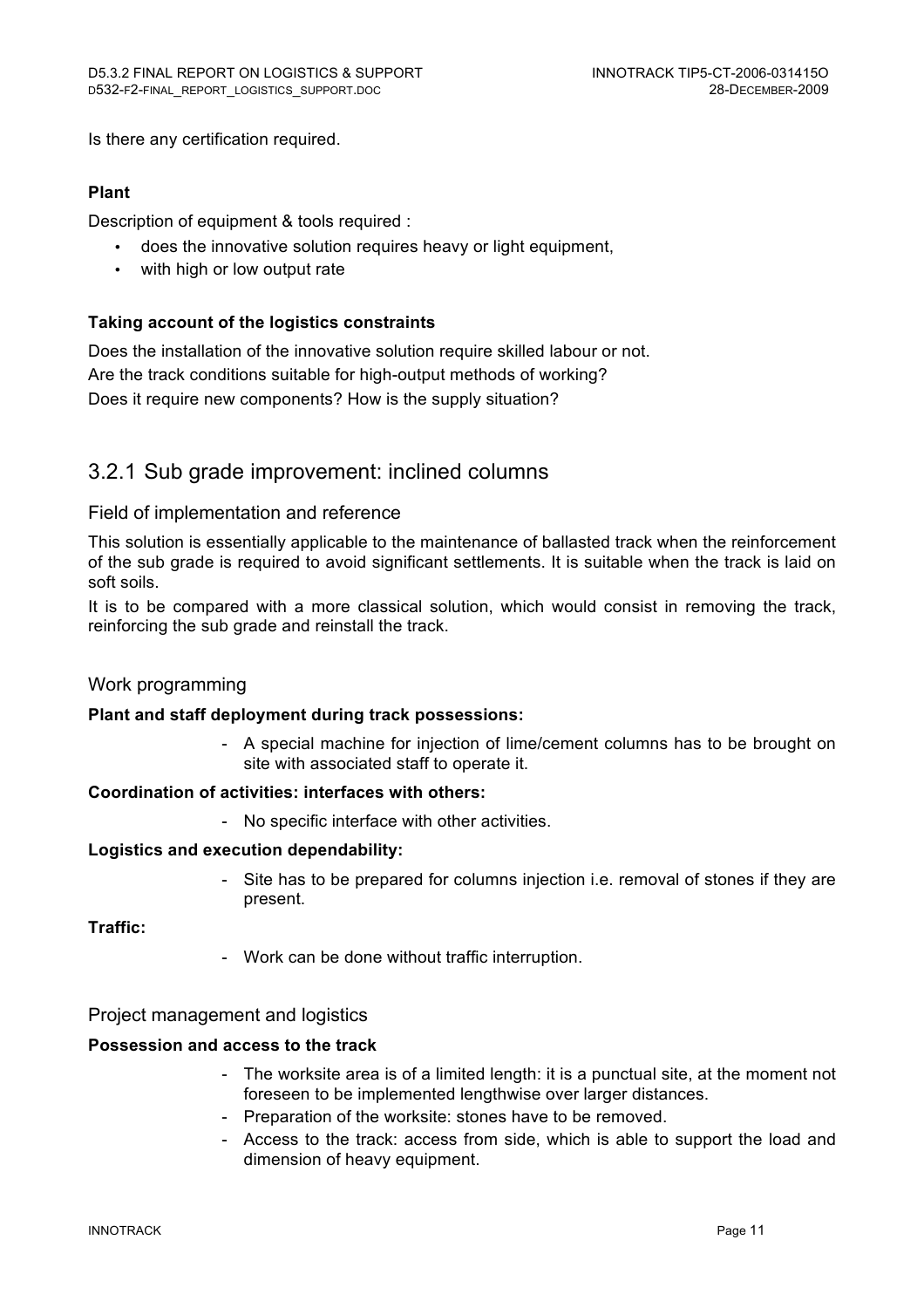#### Rules and regulation

#### **Equipment & tools machine used, able to overcome borders hindrance:**

The type of equipment used should have no particular problems in crossing borders.

#### **Required certification:**

- A QA system for contractors is required.

#### Plant

- Heavy equipment is required (crane, specific cement columns machine).
- The total schedule is decreased by 30% with subsequent consequence on output rate. It can be increased by increasing the number of equipment.

#### Logistics constraints

- Skilled labour is required for operating the lime/cement columns injection.
- The market for lime/cement columns is functioning with good competition between competent contractors.

#### 3.2.2 Superstructure innovations: steel–concrete–steel trackform

#### Field of implementation and reference

This solution is applicable to new track installation or renewal.

It should preferably be implemented in case of the renewal of a switch and crossing. The reference for comparison is the classic ballasted track.

#### Work programming

#### **Plant and staff deployment during track possessions:**

- Heavy cranes have to be brought on the worksite to handle steel beams.
- Workers are required for mounting the steel structure and concreting.

#### **Sequencing all works over time and geographically:**

- It is similar to a classical ballasted track.

#### **Coordination of activities: interfaces with others:**

- In case of new track construction, interface with others is the same as with ballasted track construction.
- In case of renewal, there is an interface with the catenary system

#### **Logistics and execution dependability**

- Whether this innovative solution is implemented in renewal or new track construction, there is no specific dependability compared with ballasted track.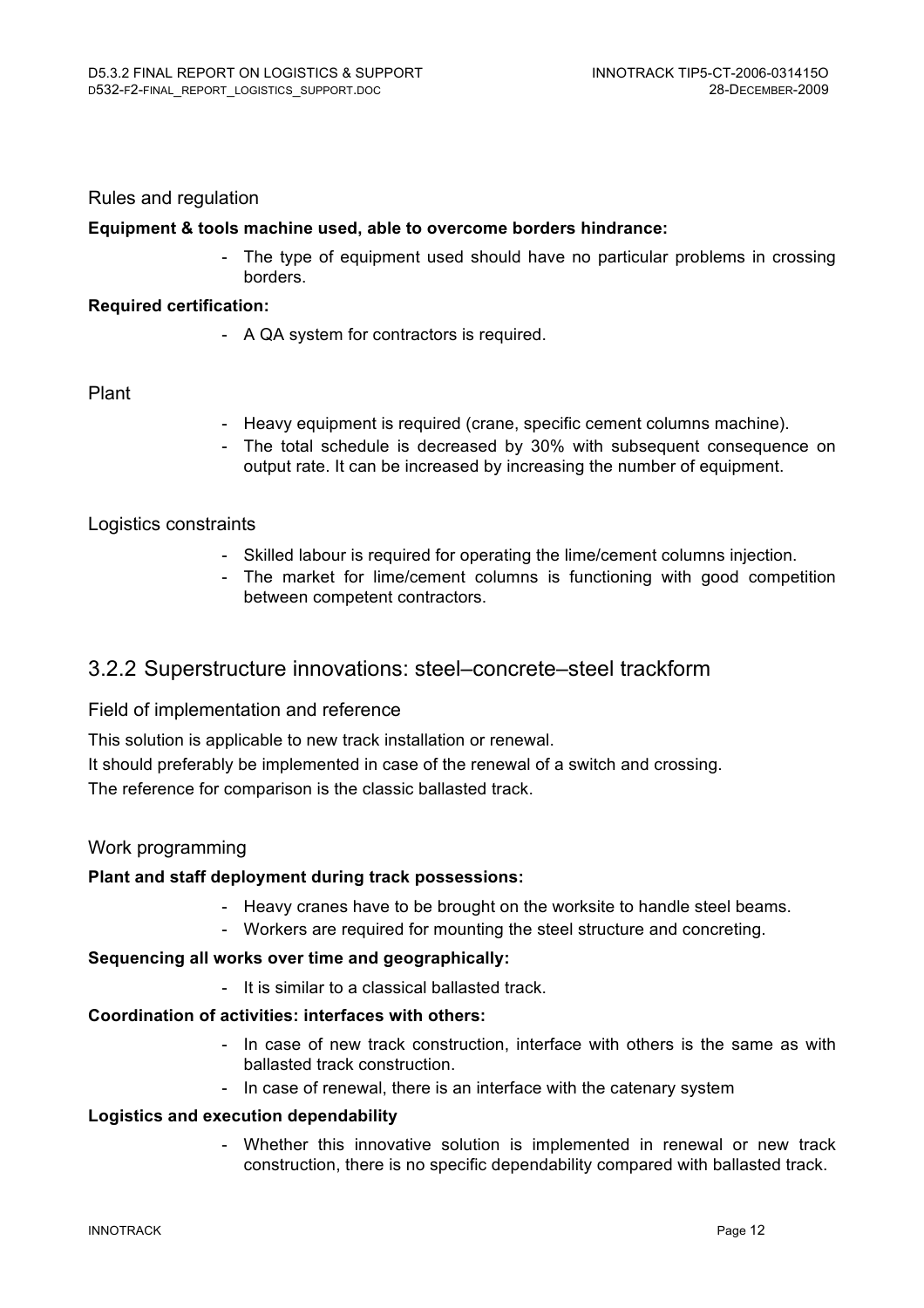#### **Traffic**

- In case of renewal, traffic disruption is required on the concerned track. Work has to be done during night or a re-routing has to be implemented to minimize delay. Work programming in advance is then a major issue. However, the disruption will be less than for the traditional solution.
- When the track is handed over to operation no speed restriction is applied.

#### Project management and logistics

#### **Interfaces with others on site**

Possession and access to the track:

- road access which is able to support the load and dimension of heavy equipment
- possible rail access
- low track possession which could be justified by the modular aspect of the design and the use .of steel beams as structural support.

#### Rules and regulation

#### **Equipment & tools machine used, able to overcome borders hindrance:**

- the required equipment & tools consist of cranes and concreting truck which can easily cross borders.

#### **Required certification:**

- no specific certification

#### Plant

- Heavy equipment may be required in order to handle steel beams.
- Specific installation equipment could be developed in the view of a mechanised installation, which would increase the output rate.

#### Logistics constraints

- No skilled labour is required for the installation of this innovative solution.
- This innovative solution is developed by Corus.

#### 3.2.3 Superstructure innovations: Embedded Rail Slab Track

#### Field of implementation and reference

- This solution is applicable to new track installation or renewal.
- The reference for comparison is the classic ballasted track.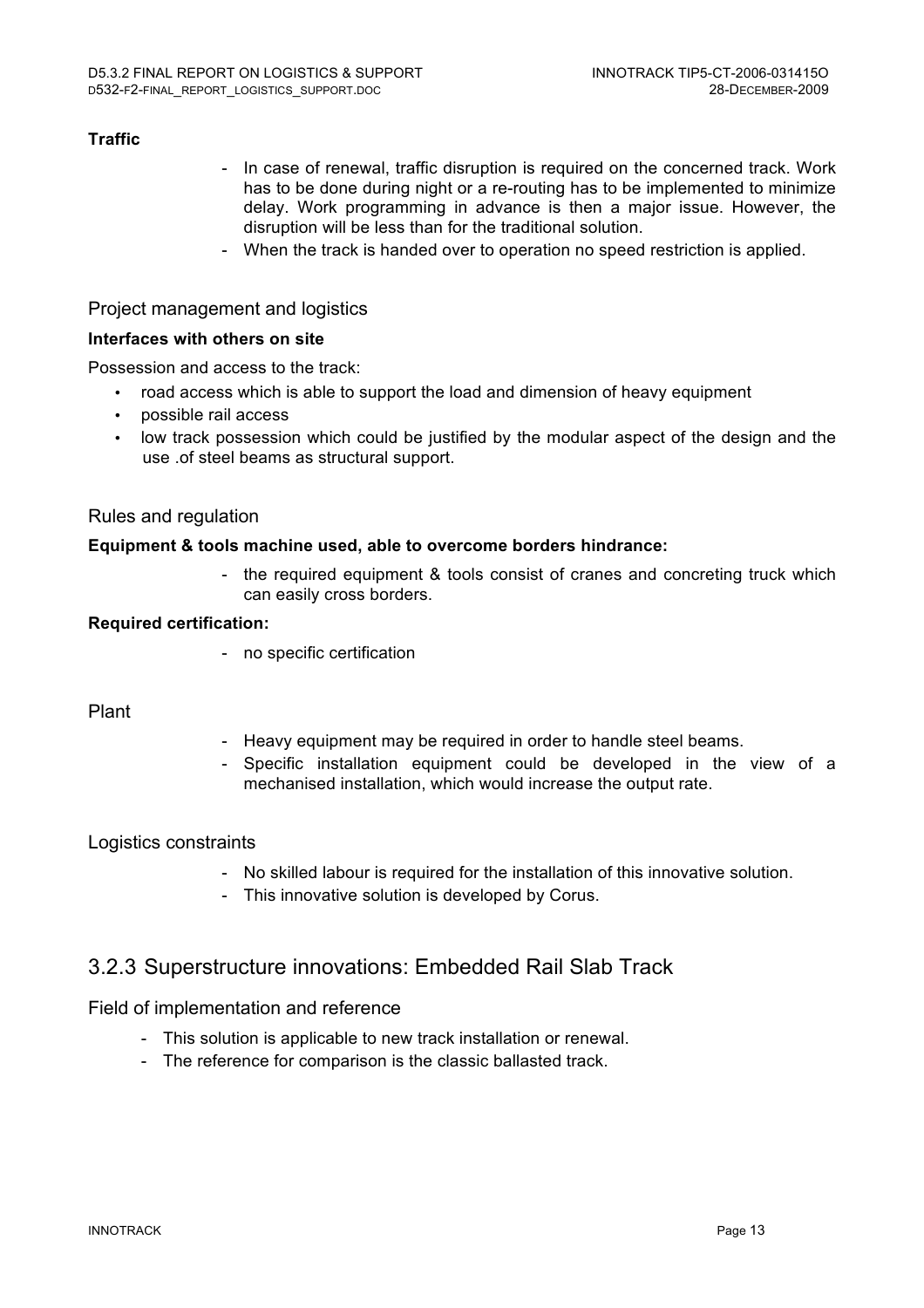#### Work programming

#### **Plant and staff deployment during track possessions:**

- A slipform paver has to be brought on site including a competent operator.
- Topographer for implementing the guiding of the slipform paver.
- Workers for the installation of the steel reinforcement, the rails, etc.

#### **Sequencing all works over time and geographically:**

- This type of installation method requires a significant length per day to be efficient.
- The formation has to be prepared and the guiding of the slipform paver has to be implemented.

#### **Coordination of activities: interfaces with others:**

- Whether it is a new track construction or a renewal, interface with others is the same as with ballasted track construction.

#### **Logistics and execution dependability:**

- The formation has to be prepared over a significant length
- Concrete supply has to be ensured to feed the slipform paver.

#### **Traffic**

- In case of renewal, traffic disruption is required on the concerned track. A rerouting has to be implemented to minimize delay.
- Work programming in advance is then a major issue.
- On handover to operation, a speed restriction has to be applied.

#### Project management and logistics

#### **Possession and access to the track:**

Depending on the type of installation the possession time will vary: it will decrease when using slipform process and increase when using pre-cast elements and cast in-situ method.

The access to the track has to be adapted to the chosen installation method. Access of heavy equipment has to be considered when implementing pre-cast elements installation or slip-form process

#### Rules and regulation

#### **Equipment & tools machine used able to overcome borders hindrance:**

- the required equipment & tools, especially the slipform paver and the concreting truck should have no particular problem in crossing borders.

#### **Required certification:**

- no specific certifications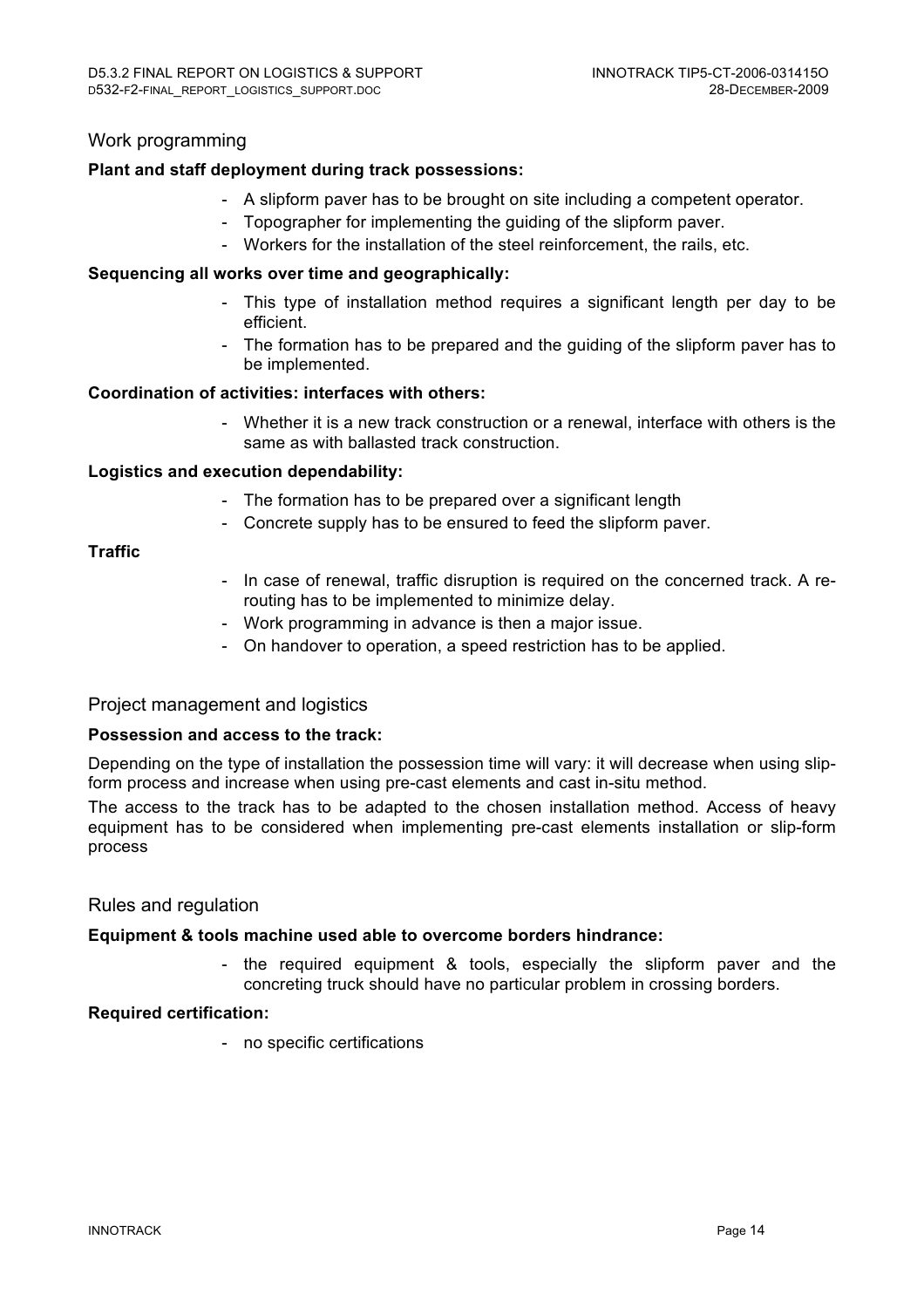#### Plant

It is possible to use a slip-form paving machine, which will provide a high output rate and a good quality. Then a minimum length handed over from the civil works is required so that high output level can be reached.

Alternative solutions are :

- installation of pre-cast elements: requires heavy cranes
- cast in-situ installation: lower output rate.

Taking account of the logistics constraints

- The installation of this innovative solution requires a quite skilled labour for the operation and guiding of the machine.
- The track conditions and the use of a slipform paver can be suitable for highoutput methods of working
- This innovative solution is developed by Balfour Beatty.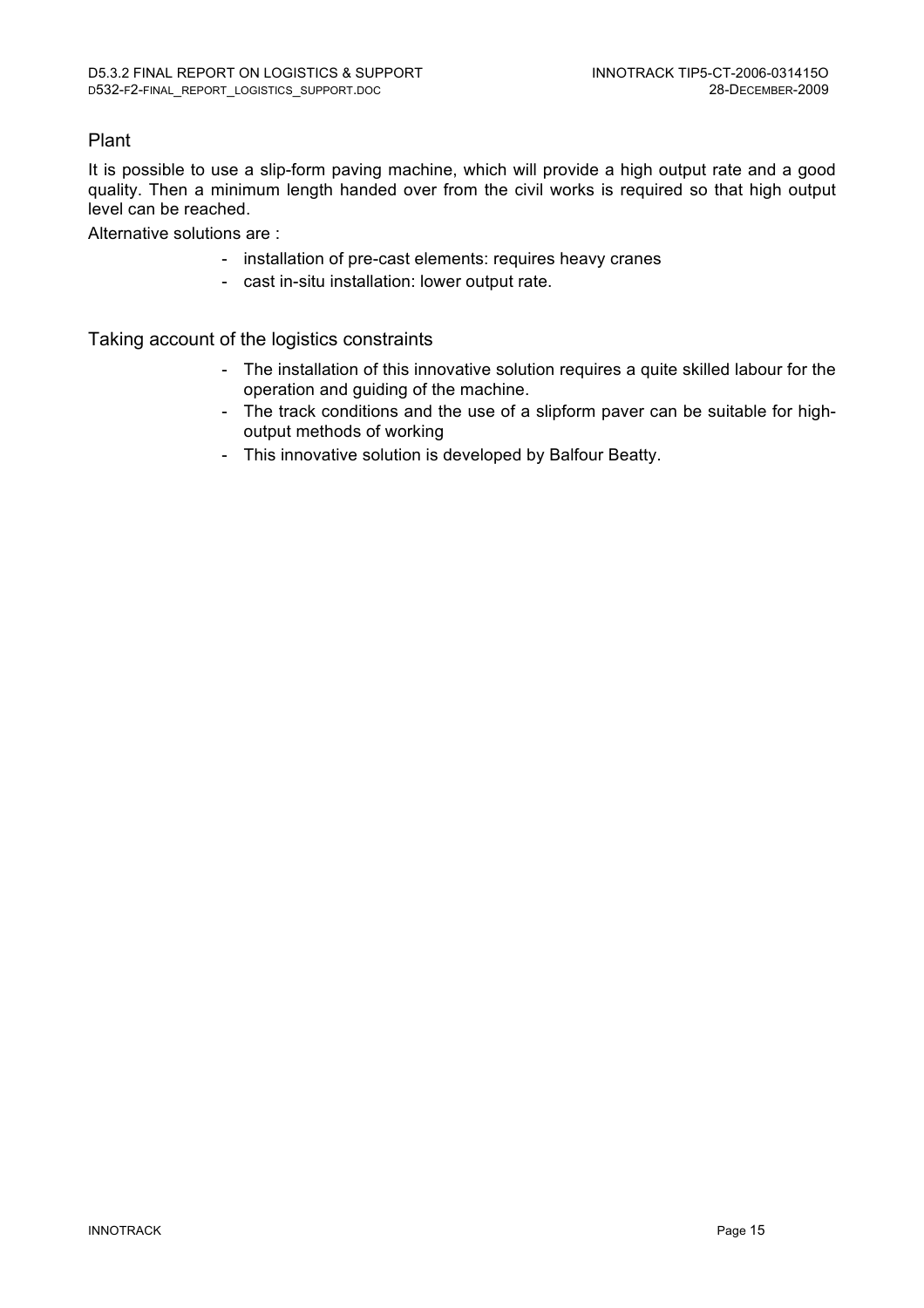### 4. Conclusions

The main idea of WP5.3 could be presented as an application of WP5.1 to the logistic of the innovative solutions of SP2.

The conclusions and recommendations from WP5.1 were taken as input and benchmark to WP5.3. The suggested ways of improvement were considered and cross-examined with the logistics involved by the implementation on site of the innovative solutions resulting from SP2.

Four areas identified as "critical to success" in WP5.1 were guiding the current study of Logistics and Support: Work programming, Project management and logistics, Rules and regulation, and Plant.

Three innovative solutions output of SP2 were selected and these are related to sub-grade improvement and superstructure innovations.

Finally it is an additional asset to consider the relation between Infrastructure Managers and Contractors in the development of innovative track solutions.